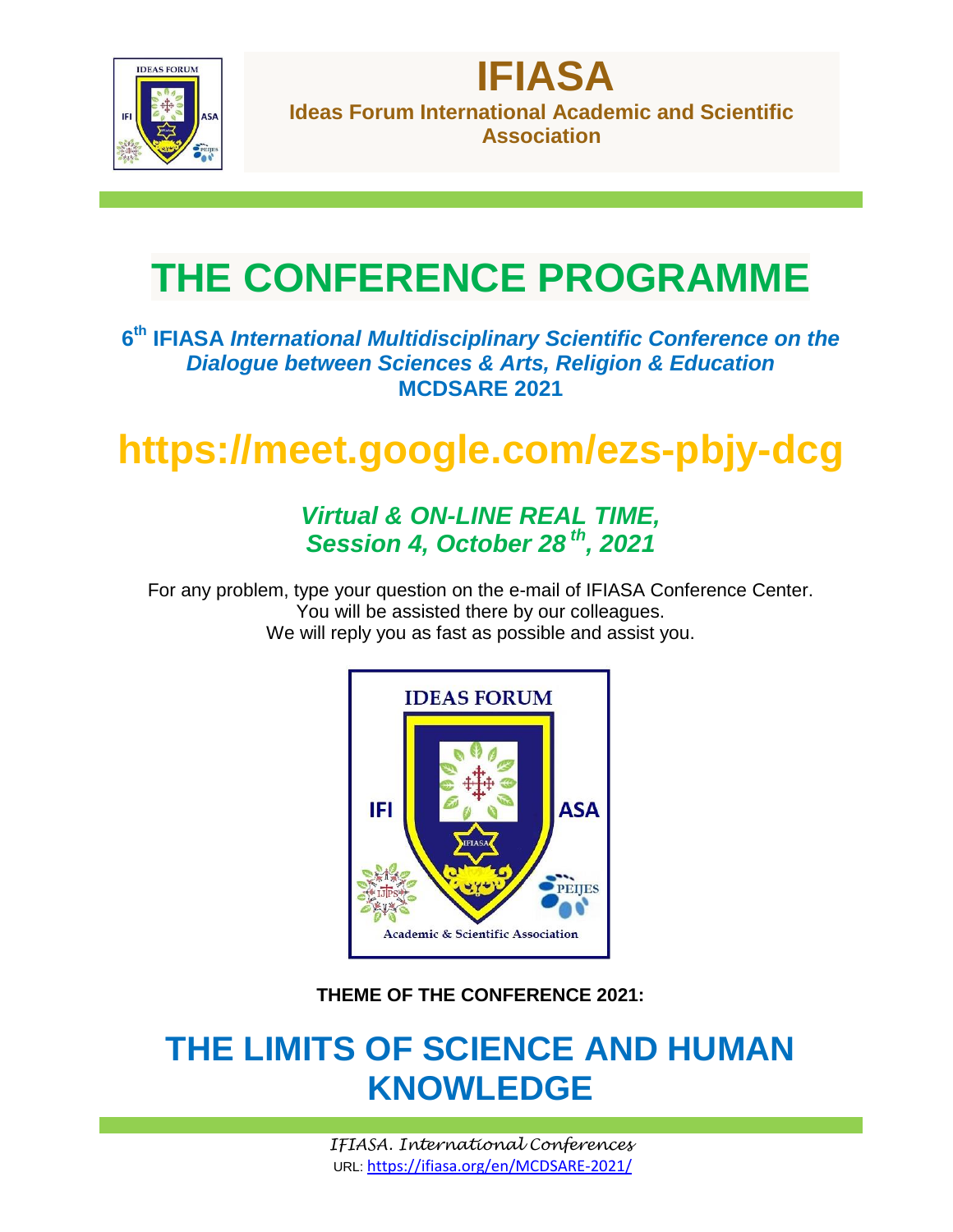

### **IFIASA Ideas Forum International Academic and Scientific Association**

#### **14:00-14:10 Welcome Greetings: 6th International Conference MCDSARE https://meet.google.com/ezs-pbjy-dcg**

## **Keynote Speakers**

**14:10-14:40 - Bucharest, Romania time**

*THE NEED AND LIMITATION OF LOGICS AND FAITH IN SPIRITUALITY AND SPIRITUAL EXPERIENCE*

Presentation by

 **RAGHURAMAN VASANTHARAMAN,** VIVIDISHA PHILOSOPHICAL CONSULTANCY AND SOLUTIONS BANGALORE, INDIA.

**Questions, commentaries and answers on the presentations.**

#### **14:40-15:10 - Bucharest, Romania time**

*THE FIRST FOUR DAYS: A SCIENTIFIC VIEW FOR THE CREATION OF THE UNIVERSE*

Presentation by

**PROF. PHD. TIANXI ZHANG,** PHYSICS DEPARTMENT, CHEMISTRY, AND MATHEMATICS, ALABAMA A & M UNIVERSITY, AL 35762, USA

**Questions, commentaries and answers on the presentations.**